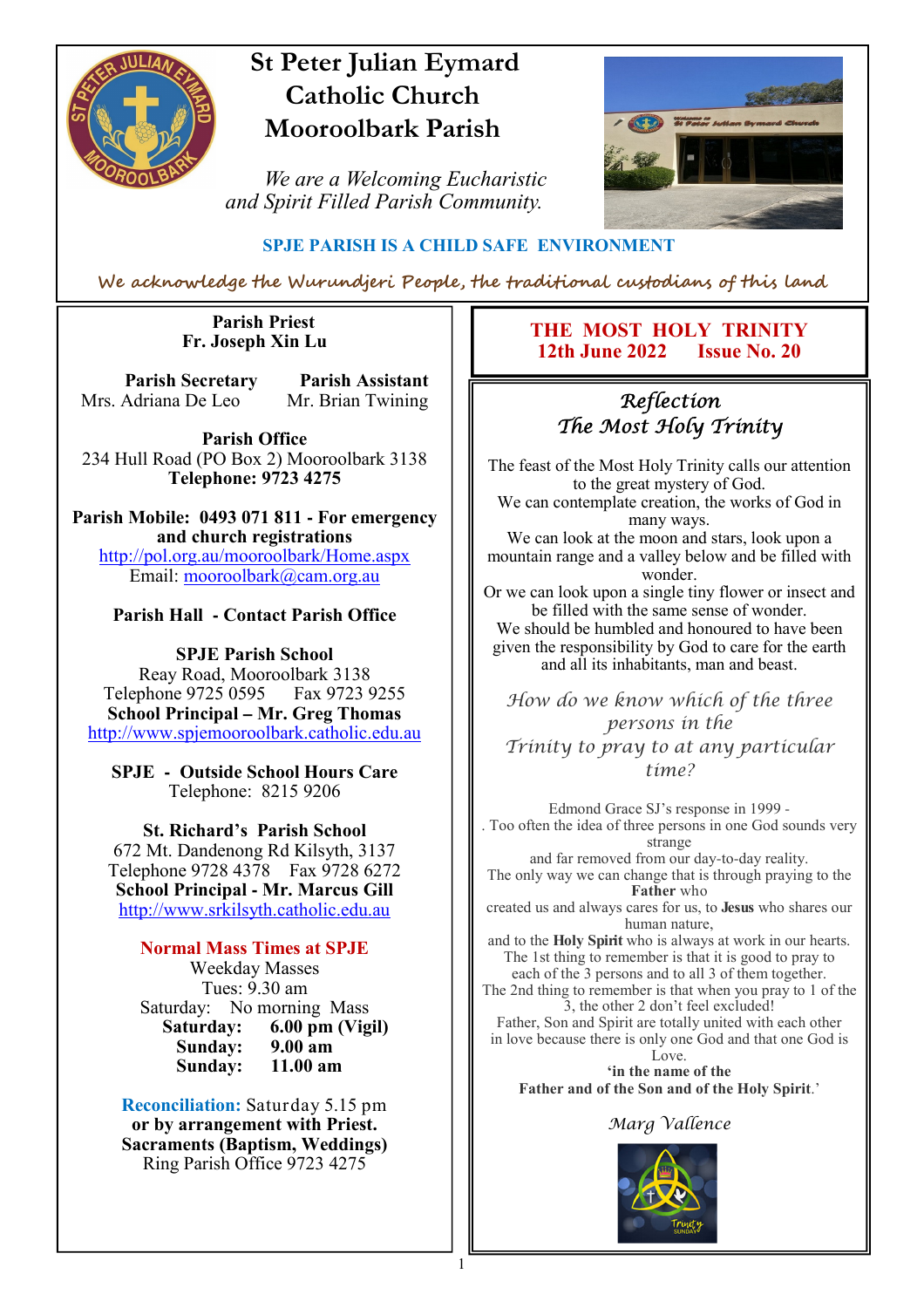### **PARISH CALENDAR 2022**

|           | 11/12th June THE MOST HOLY TRINITY                          |
|-----------|-------------------------------------------------------------|
|           | Baptism - 9am & 11am                                        |
| 13th Mon  | Queens Birthday - Public Holiday                            |
| 15th Wed  | <b>Confirmation Family Night</b>                            |
|           | Church $-7.30$ pm                                           |
|           | 18/19th June THE MOST HOLY BODY &                           |
|           | <b>BLOOD OF CHRIST</b>                                      |
|           | SVDP Winter Appeal - all Masses                             |
|           | Baptisms & Welcome Mass - 9am                               |
|           | <b>Confirmation Commitment Mass -</b>                       |
|           | $6pm \& 11am$                                               |
| 22nd Wed  | Private Anniversary Mass - 7pm<br>Church                    |
| 23rd Thur | Parish Pastoral Council Meeting -                           |
|           | 5.30 pm - Parish House                                      |
| 24th Fri  | The Most Sacred Heart of Jesus                              |
|           |                                                             |
|           | 25/26th June 13th Sunday in Ordinary Time<br>Baptism - 11am |

### **ROSTERS**

**Counters - Month of June**  Joan & Maurie Prendergast

**Flowers - Month of June**  Visi Maka

**Church Cleaners - Month of June** Kevin Dwyer & Ged Wright

*(Please collect church key from parish office Monday* **-** *Friday, 9am* **-** *4pm)*

#### **Readers and Commentators - 18/19th June**

6.00 pm Craig Hume & Mitchell Mazarella 9.00 am Lilette de la Harpe & Lilijana Stride 11.00am Elizabeth Acabado & Volunteer req.

### **Musicians - 18/19th June**

6.00 pm Paul & Co<br>9.00 am CDs/Shelly 9.00 am CDs/Shelly & Co<br>11.00am ZOMI Group **ZOMI Group** 

#### **MONEY COLLECTIONS**

With the approval from the Archdiocese of Melbourne, the normal collections will resume this weekend. Collection bags will be passed along the pews as per pre-covid. The money collection will take place after the Prayers of the Faithful.

### **Weekday Mass Times**

**JUNE Tuesday 9.30am**

#### **Readings for Next Week - 19th June**

Gen 14:18-20: Ps 109:1-4: R. 1 Cor 11:23-26: Lk 9:11-17

#### **Prayers for the Sick**

We pray for parishioners and friends who are ill;

*James Brien, Eleanor Thompson, Patricia Fenton, Patricia Koblar, Brenda Corrigan, Vic Garcia, Pam Stephens, Hyacinth Pereira & Judith Fitzgerald .*

### **ft Remembrance Diary ft**

We remember those who have died, especially **Antonino Arico** and all those whose anniversaries occur about this time.

#### **11 /6 to 17/6**

Mario Sbisa, Francisco & Elisa Escano, John Brian Collins, Deborah Bajor, Terry Collins, Bob Rogers, Shani Hull, Donald Garland, Therese Smith, Dorothy Creasey, Fay Forder, Maria Devlin, Robert Crosby, Adam Howatt, Bert Chapman, Cvetko Klepac, Bob Pearson, William Burke, Lion-Heong Tan, Ben Louwrens (first death anniversary), Nellie Chapman, Gejkanu Bianco, Ernie Squirell, Maria Sini, Matthew Deany, Michelle Maguire.

#### **Propagation of the Faith Appeal Last weekend**

Thank you to all who donated to this appeal. Amount raised \$524.65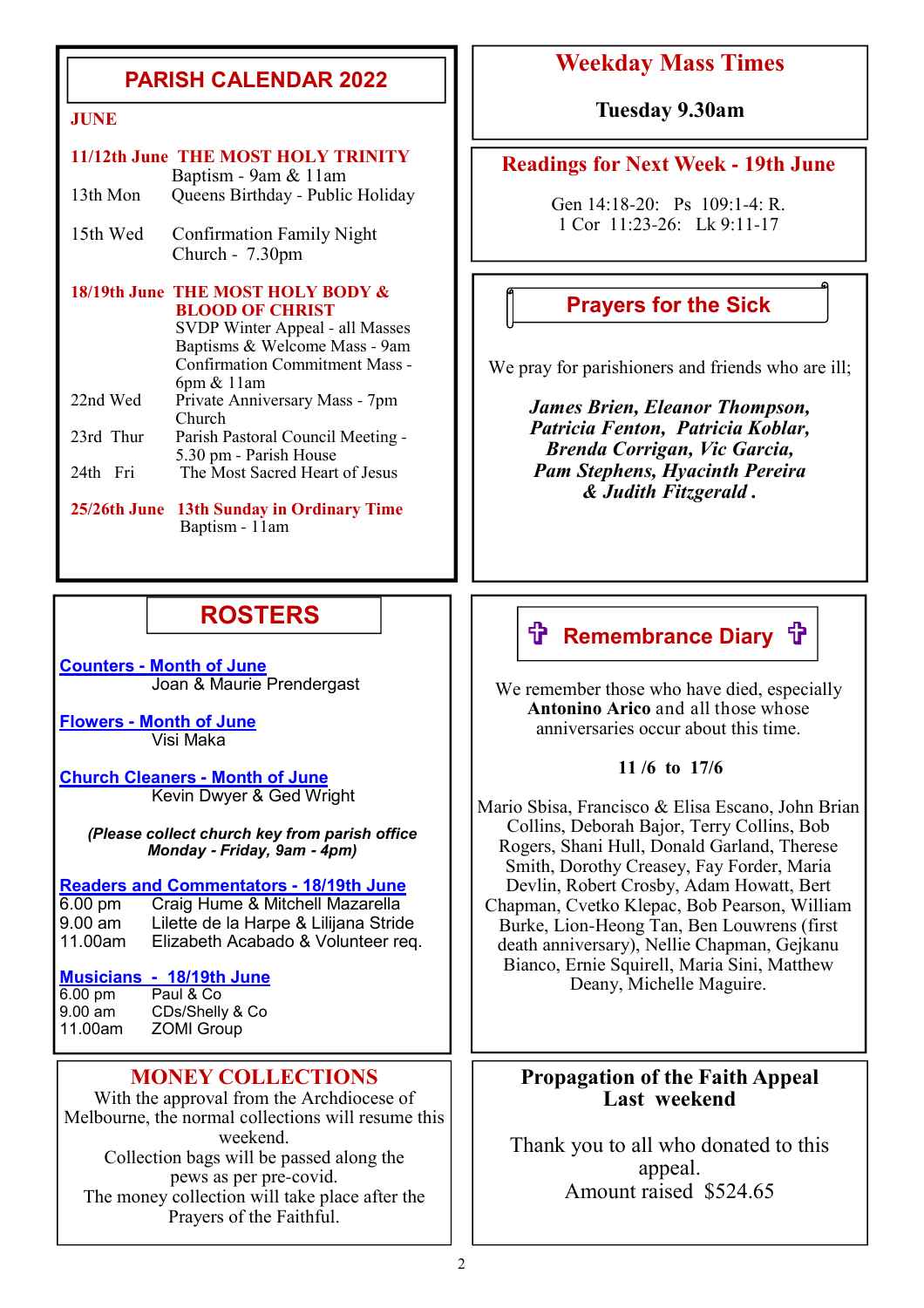

BAPTISM We welcome to our Parish through Baptism.

### *Ivy & Willow Seymour & Evelyn Fuhrmann*

As they receive the Holy Spirit through the Sacrament celebrated this weekend, may their faith guide them throughout their life.

### **Propagation of the Faith Appeal**



# **BRING HOPE TO NEELA AND HER FAMI**

Thank you so much for your generous partnership with life-changing mission programs like the establishment of the Deberety Goat Rearing Centre in Emdibir, Ethiopia. Your gift is helping the Church and the local community work towards constructing the Centre, supplying feed and veterinary medication, and procuring goats to provide nutritious milk to help address problems like malnutrition in babies and children. Your gift also supports mission programs around the world that reach out and give life to those in most need. To learn more about the impact of your support, visit catholicmission.org.au/our-work, where you can also sign up for our regular newsletter.

If you missed your opportunity to learn about this vital mission program, or wish to contribute again, please go to **catholicmission.org.au/ethiopia** 

#### **Archdiocese of Melbourne Synthesis - Synod of Bishops**

It is a great joy to share this report from our local Church in Melbourne to the sixteenth Ordinary General Assembly of the Synod of Bishops.

Pope Francis has invited the Synod to reflect on the following:

For a Synodal Church - Communion, Participation and Mission.

Such a momentous theme, and such a challenge for us all! *A copy of this report is on the noticeboard. The report is also being emailed with the newsletter*

#### **ST. VINCENT de PAUL ANNUAL WINTER APPEAL 2022**



*It is time again for the SVDP Winter Appeal. This will be held at all the Masses on the weekend of the 18th and 19th June. All money received will go towards assisting people from Kilsyth, Montrose and Mooroolbark who are struggling to make ends meet and who ask for our help. Please place your donations in the marked collection boxes as you exit at the conclusion of Mass. For those who wish to donate by credit card or require a receipt there will be envelopes on the seats which can be placed in the collection box or posted to SVDP.*

*Direct Debit is available and, if doing this, please mark that it is for the Mooroolbark Conference Direct Debit details are BSB: 063 003 Account No: 1008 1787*

*Thank you very much for your previous and continued support.*

Richard Knight Mooroolbark Conference President

#### THE POWER TO CHANGE A LIFE **IS IN YOUR HANDS. DO SOMETHING ABOUT IT.**

Please donate to the Vinnies Winter Appeal.

**Sylinnies** 

### **The Trinity**

Unless we know a little about the history behind the words we use to describe God as Trinity, it is

easy to dismiss the belief as concerned with divine mathematics. It really celebrates something much deeper: the depth of God's involvement with us in the salvation that Jesus brought us. It insists that when Jesus spoke to us, God speaks, when Jesus dies on the cross, God dies in him. that when Jesus rises and ascends to God he takes

us with him, and that when the Spirit works within our lives and Church, God works within us. The feast of the Trinity says that our world is not God's colony under colonial management but is God's home. It is about the intimacy of God's presence to us in our world and in the Church

through Jesus.

*Extract from an article written by Andrew Hamilton SJ from https://melbournecatholic.org/news*